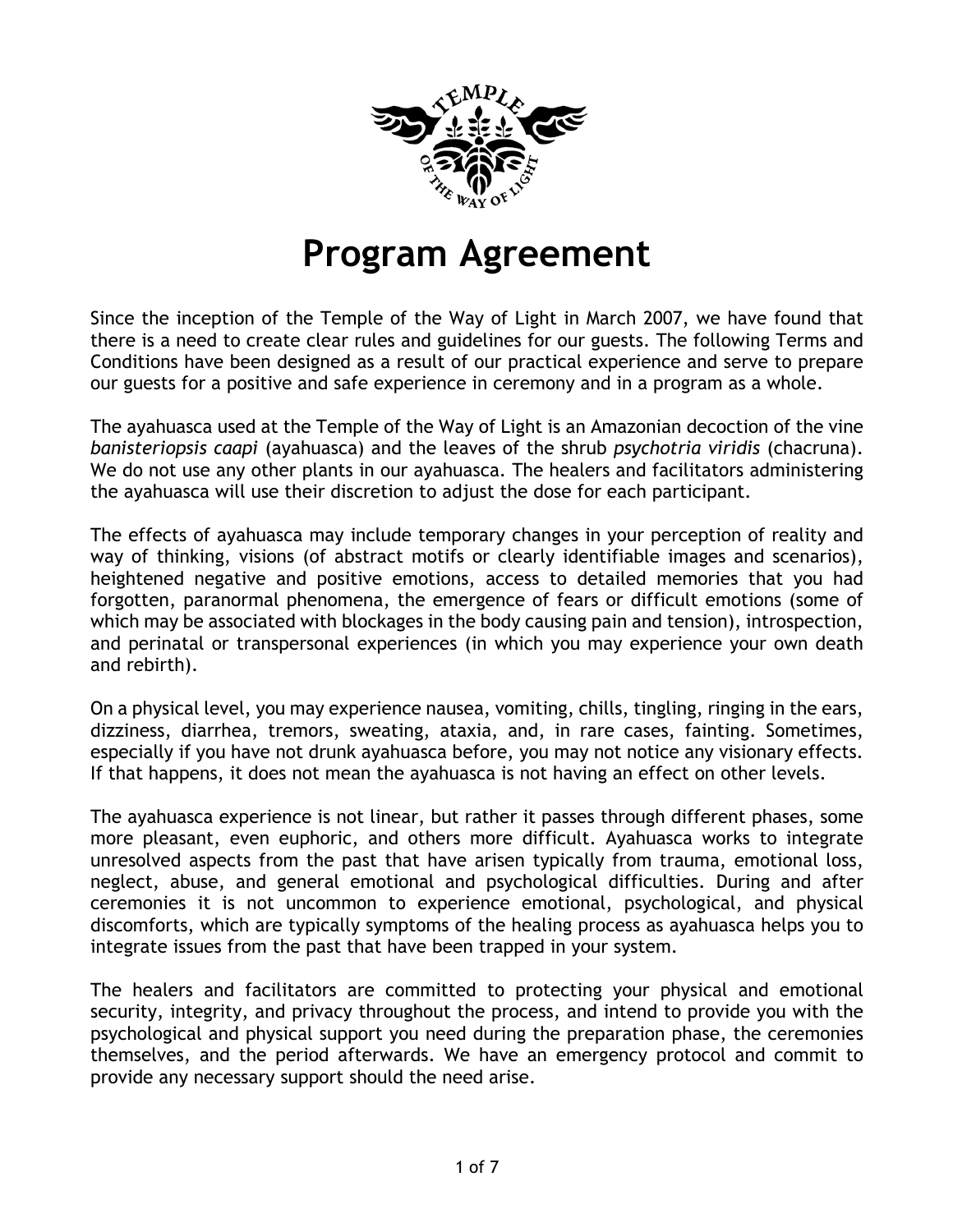Your participation in the ceremonies is entirely voluntary and you are free to opt out, if you wish, before the start of the ceremony. However, you must follow the instructions of the facilitators and healers at all times so that your safety is not jeopardized.

The healers and facilitators may, at any time, decide to exclude you from participation in a ceremony for any perceived impairment in your physical or psychological health that risks leading to problems for you during the ceremony, or if you do not meet the requirements for participation for any other reason.

Working with ayahuasca is not a substitute for medical, psychiatric, or psychotherapeutic treatment, but may complement a therapeutic process and facilitate personal development. If you are currently receiving treatment of any kind or taking any medication, you must provide the full details of your situation prior to booking a program.

If you agree to participate in a program at the Temple of the Way of Light, you will be required to complete a medical form and questionnaire. You must answer all questions honestly and to disclose any relevant personal information about your health.

**By accepting these Terms and Conditions, you also agree to the following Declaration, wherein "I" refers to "You", the participant in the program.**

**You will be required to sign a copy of the following Declaration and Terms and Conditions upon arrival at the Temple of the Way of Light.**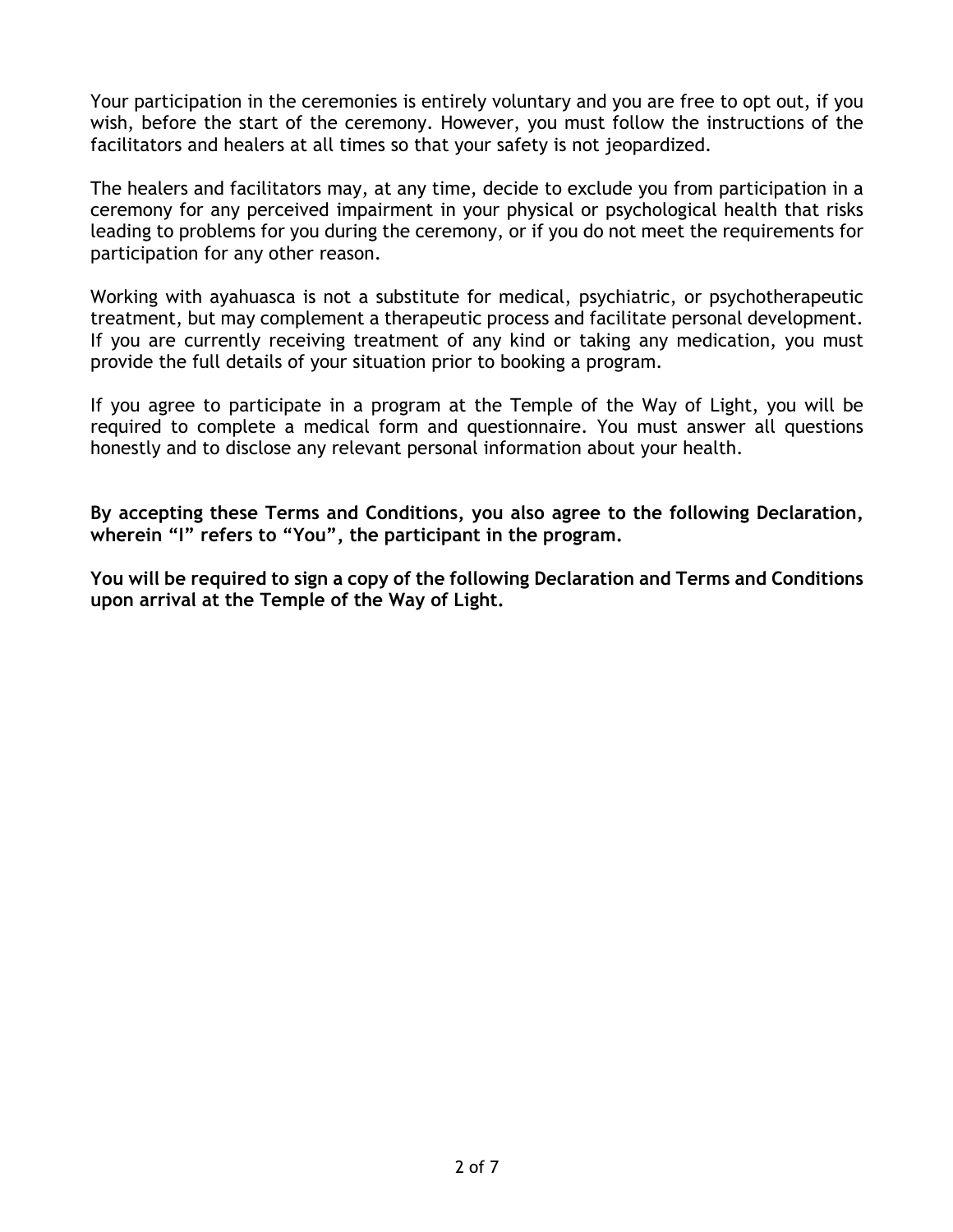

## **Declaration**

- $\cdot \cdot$  I am aware that participation in a program and ceremonies at the Temple of the Way of Light involves the use of ayahuasca and various Amazonian medicinal plants, which are traditionally used in the Amazon rainforest for shamanic healing.
- $\cdot$  I understand that taking these plants may involve emotional, psychological, and physical reactions, and I agree to take part and abide by the Terms and Conditions in this document and any other instructions given orally or in writing.
- $\cdot$  I declare that I am choosing to participate of my own free will and have not been coerced into participating in a program by the organizers or by any other person. The decision to participate is mine alone, and is based on my own personal assessment of the effects, the exclusion criteria, the potential risks and benefits, the focus of the ceremonies, and the team at the Temple of the Way of Light.
- $\cdot$  The Temple of the Way of Light has explained to me what to expect from the program and how it is intended to proceed. I am aware that I can ask questions about the ceremonies at any time and can change my mind about attending at any time before the ceremonies begin.
- $\cdot$  I agree to answer all questions honestly during the screening process and understand that I must complete all medical questionnaires and respond to all follow up questions in order to participate in a program. I agree to provide all relevant information regarding my medical history, mental and physical health, and any other information that may serve to protect my health during this process.
- $\cdot$  I have made the confidential disclosures requested by the Organizer and these are honest and accurate regarding my needs and condition(s). I understand that these will be kept in the strictest confidence. I reiterate my understanding of this by signing this form.
- $\div$  I accept full responsibility for participating in a program and in ceremonies at the Temple of the Way of Light.
- $\cdot$  I understand and agree that I can be excluded from participation in a program or ceremony at the discretion of the facilitator.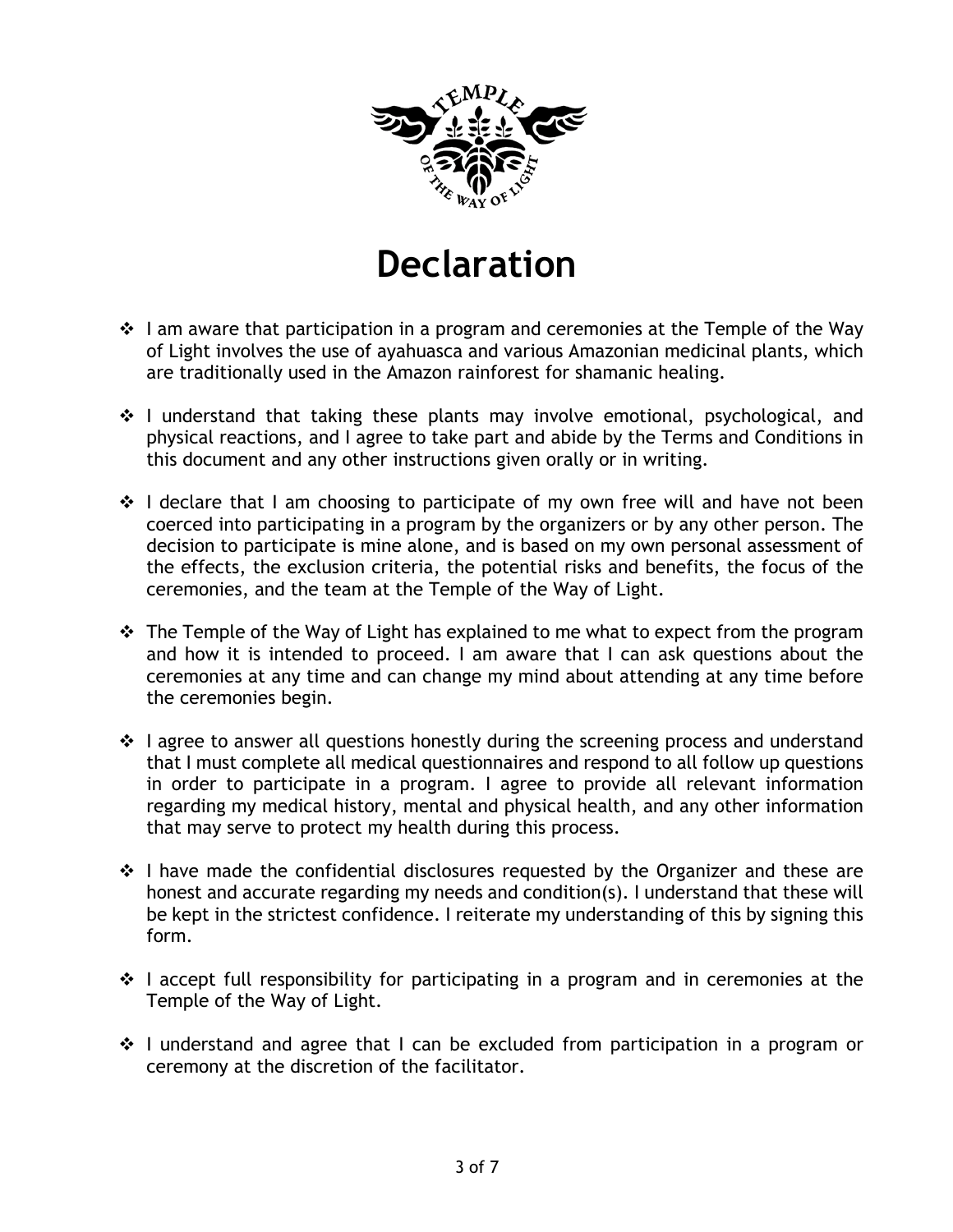

## **Terms and Conditions**

**This agreement is between the Temple of the Way of Light (the Organizer) and You (the Participant).**

**By booking a program at the Temple of the Way of Light you agree to all of the following items listed:**

- 1. The Participant agrees to take part in ayahuasca and medicinal plant ceremonies with the Organizer, has been advised that ayahuasca is a visionary plant, and is clear on the meaning of this.
- 2. The Organizer will do their utmost to ensure the safety and comfort of the Participant within the remit of the program. The Participant, in turn, agrees to exercise caution and consideration for themselves and for others during this event, and indemnifies the Organizer against claims for injury or loss.
- 3. The Participant agrees to respect all individuals at all times. Overt negativity or disruptive negativity detracts from the experience of the others.
- 4. The Organizer reserves the right to expel any individual who is acting in an excessively negative manner or disrupting the group, staff, and/or shamans, without prior notice, responsibility for a refund, or providing accommodation outside of the Temple.
- 5. If a Participant's behavior presents a threat to the safety of themselves or others, the Organizer reserves the right to physically restrain the Participant and/or expel them from the program without prior notice, responsibility for a refund, or providing accommodation outside of the Temple. Restraint will be conducted as gently as possible and with respect for the dignity of the Participant.
- 6. Sexual activity between Participants and/or staff is prohibited. This includes married couples. Should a Participant develop a sexual or romantic interest in another person, any sexual contact/activity must be delayed for two weeks after the last ceremony. As a reminder, we are not attempting to create a moral or philosophical boundary but preventing the potentially dangerous crossing of energetic fields, which can result from sexual behavior while engaged in ayahuasca ceremonies. The Participant agrees to maintain sexual abstinence for two weeks before the first and two weeks after the last ceremony.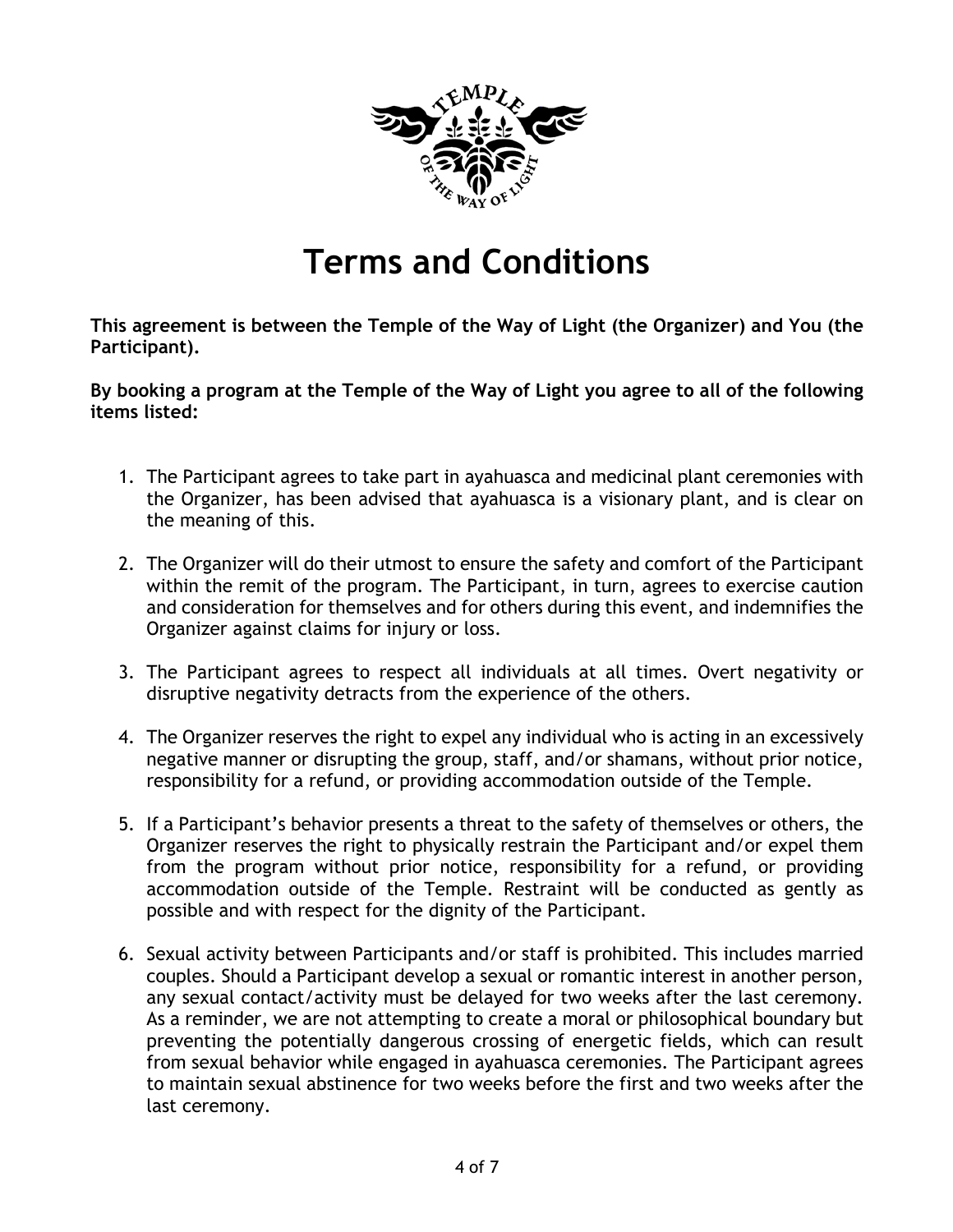- 7. The Participant, prior to entry into this Agreement, agrees to obtain health or medical advice as to the effect of plants singly and in combination with any medication they are taking.
- 8. The Participant agrees that they are in a physical and mental condition appropriate to the activities described in this program and agrees to participate at their own risk. The responsibility for taking accurate and timely health precautions and professional medical advice is with the Participant.
- 9. The Participant agrees to full disclosure with Organizer, in writing, regarding their health history, medical conditions, and any medications they are taking, prior to booking.
- 10.The Participant agrees to notify the Organizer of any change in their medical circumstances and understands that withholding medical information could be dangerous to their health.
- 11.The Organizer is not responsible for the personal decision of any guest to stop taking medication or change their medication schedule, and accepts no liability for any adverse effects from withdrawal from any medication.
- 12.The Participant confirms that they have not been diagnosed with any psychotic disorder, including schizophrenia, schizophreniform, schizoaffective, delusional, or bi-polar disorder.
- 13.The Participant understands and agrees to adhere strictly to the required diet, drug, and pharmacological restrictions required by the Temple for at least two weeks prior to the first ceremony and for at least two weeks following the last ceremony. The three most fundamental restrictions are street drugs (cocaine, ecstasy, LSD, etc.), sexual activity, and pork.
- 14.If the Participant does not adhere to these Terms and Conditions as well as all restrictions required by the Temple, the Organizer will not be held liable for the consequences (which can be severe psychological and energetic damage), and reserves the right to expel the Participant without prior notice, responsibility for a refund, or providing accommodation outside of the Temple.
- 15.If the Participant is found to possess prescription drugs that have not been approved by the Organizer prior to their arrival, street drugs, or alcohol, the Organizer reserves the right to deny them entry to the Temple and/or the program or expel them from the program without prior notice, responsibility for a refund, or providing accommodation outside of the Temple.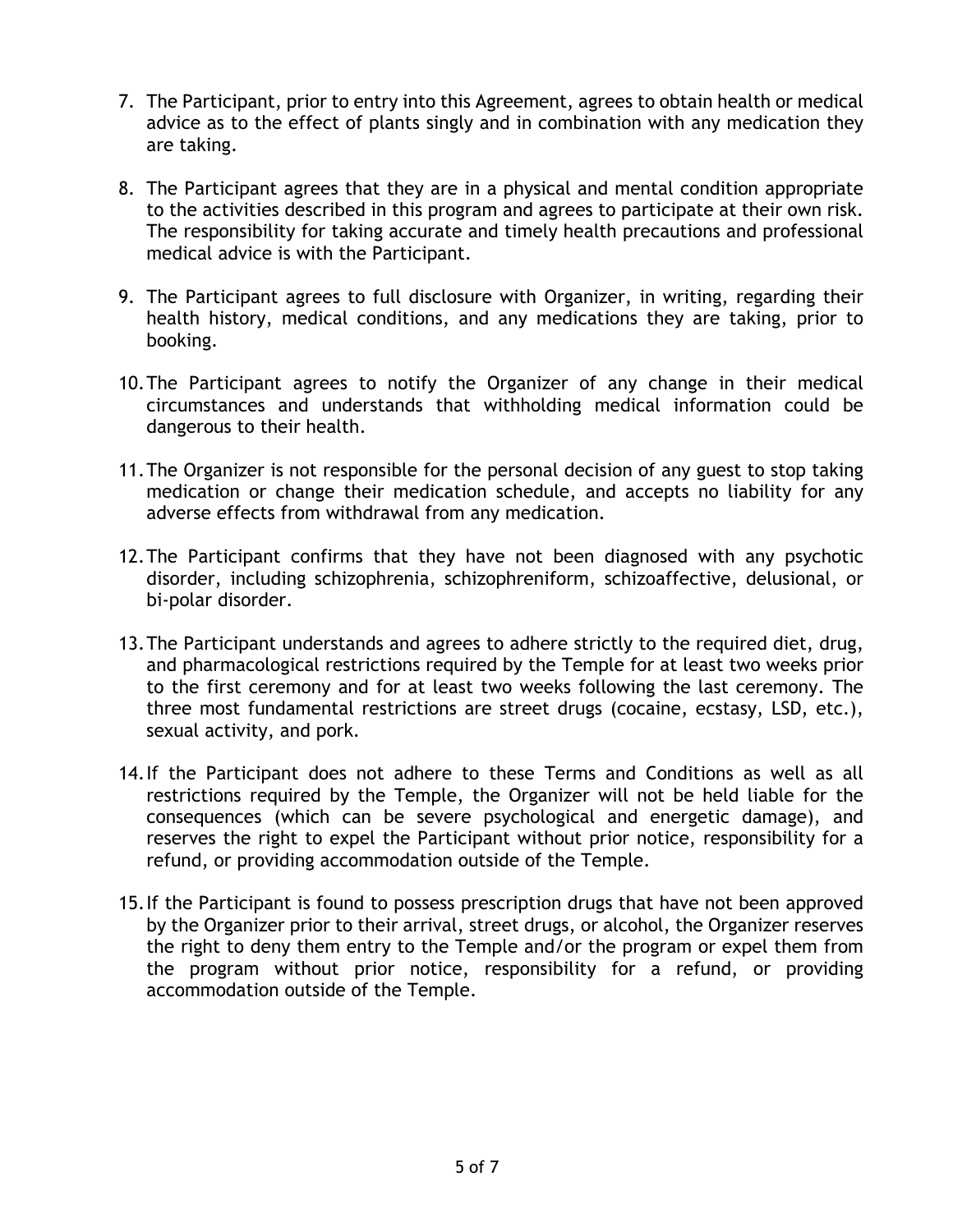- 16.The Organizer may require the Participant to take a drug or breathalyzer test prior to or during a program, without prior notice or reason. If the Participant refuses to comply with the test, the Organizer reserves the right to deny them entry to the Temple and/or the program and/or expel them from the program immediately and without prior notice, responsibility for a refund, or providing accommodation outside of the Temple.
- 17.The Organizer is not liable for the injury of any Participant that may occur during or after the program. By participating in a program at the Temple of the Way of Light and accepting this Agreement, the Participant expresses full understanding of and responsibility for the risks that they may encounter during a program. The Participant absolves the Temple of the Way of Light, its owners, and employees of said responsibility. Any legal action taken against the Temple of the Way of Light will only take place in Peru under Peruvian Law.
- 18.In the case of a medical emergency during a workshop, such as an intestinal infection, malaria, high fever, broken or damaged bones, snake bite, etc., the Participant will be accompanied by a Temple of the Way of Light representative to a medical facility in Iquitos for treatment.
- 19.The Organizer reserves the right to expel any guest without prior notice, responsibility for a refund, or providing accommodation outside of the Temple.
- 20.The program balance must be paid in full at least 6 weeks prior to the start of the program to guarantee a reservation. If a deposit is made with a credit card, that card will be charged automatically for the outstanding balance 6 weeks prior to the start of the program.
- 21.Once a registration is approved, payments are non-refundable and non-transferrable.
- 22.Should a Participant decide to leave a program prematurely, for any reason, the Organizer is not responsible for the reimbursement of monies or for denouncements by the attendee.
- 23.The healers at the Temple of the Way of Light function as spiritual guides and teachers. We offer ceremony for the purpose of spiritual communion. In order to operate programs at the Temple of the Way of Light in accordance with Peruvian Law, we require that you also understand and agree to the following:

## **Peruvian Law concerning the illegal practice of Medicine: Ley N° 28538**

*(Spanish) Art. 290: Será reprimido con pena privativa de libertad no menor de un año ni mayor de cuatro años, el que simulando calidad de médico u otra profesión de las ciencias médicas, que sin tener título profesional, realiza cualquiera de las acciones siguientes:*